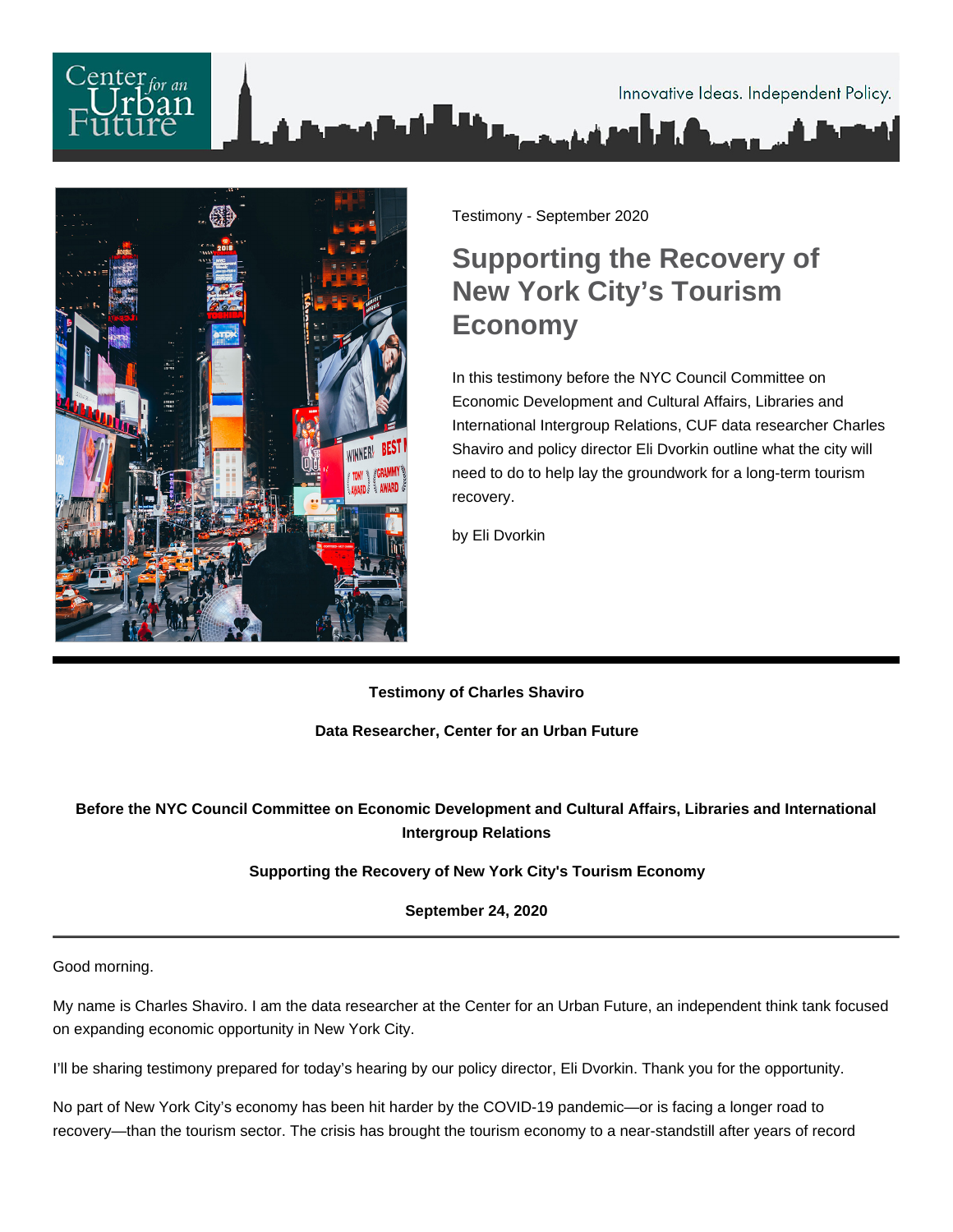growth that had made it one of the city's leading drivers of job creation.

Our research at the Center for an Urban Future has shown just how important tourism has become as a source of middleincome and accessible jobs for New Yorkers across the five boroughs.

Prior to the pandemic, 91 percent of the jobs in tourism were accessible to New Yorkers without a bachelor's degree. The city was home to nearly as many hotel jobs, which pay \$62,000 per year on average, as jobs in manufacturing, which pay an average of \$58,000.

More than 65 percent of New York City residents who work in tourism-related industries are people of color and 54 percent are immigrants—a higher share than in the rest of the city's economy.

Although most of these jobs are concentrated in Manhattan, the tourism workforce is distributed across the entire city. For example, 81 percent of hotel workers live in the four boroughs outside Manhattan, where dollars earned in the tourism sector have a significant local impact.

Now the sector faces a deeply uncertain road to recovery, amid catastrophic declines in visitors, revenue, and employment.

Since March, jobs in tourism-related industries have experienced among the city's steepest declines—down 50 percent in traveler accommodations, 45 percent in ground passenger transportation, 66 percent in clothing stores, and nearly 70 percent in the performing arts.

Given how important tourism has become to the city's economy, the city will need to do more to help lay the groundwork for a long-term recovery. To start, NYC & Company will have to build on and expand the promising "All in NYC" campaign and take the city's local and regional marketing efforts to the next level—and it will require support from the City Council to do so.

For instance, the Council and the Mayor's Office should work together on new discount and incentive programs designed to turn out New Yorkers to become tourists in their own city. The city can draw inspiration from Montreal's Passport Attractions program, which is spurring locals to visit tourist attractions, and the UK's "Eat Out to Help Out" scheme, which provided a government-backed 50 percent discount for dining out at local restaurants on Monday, Tuesday, and Wednesday nights in August.

The Council can build on the effective Open Streets for Restaurants initiative by expanding this free, online permitting system to work for cultural organizations and performance venues of all sizes—an approach that could help these hard-hit venues generate much-needed revenue while serving as an attractor to boost visitation in commercial hubs like Midtown.

The Council could also direct the creation of a new initiative enlisting New York City's creatives to promote the city. This Works Progress Administration–style program could hire out-of-work artists and creatives to respond to the "All in NYC" brief—but interpret it with their own individual spin.

To ramp up these efforts, NYC & Company will need a new level of support to broadcast New York's public health success story, and change the popular narrative. The Mayor and City Council should increase baseline funding for NYC & Company as part of a recovery strategy and work with the state to pilot a consistent stream of future revenues, such as dedicating a small portion of taxes from hotel and other accommodations stays to fund tourism marketing and promotion.

Thank you for the opportunity to testify today, and for bringing attention to this vital part of the city's overall recovery strategy.

#### RELATED PRESS

[NYC tourism industry suffering greatly due to pandemic; CUF proposes path to re](https://urbanreform.org/stories/556766692-nyc-tourism-industry-suffering-greatly-due-to-pandemic-center-for-an-urban-future-proposes-path-to-recovery#)covery